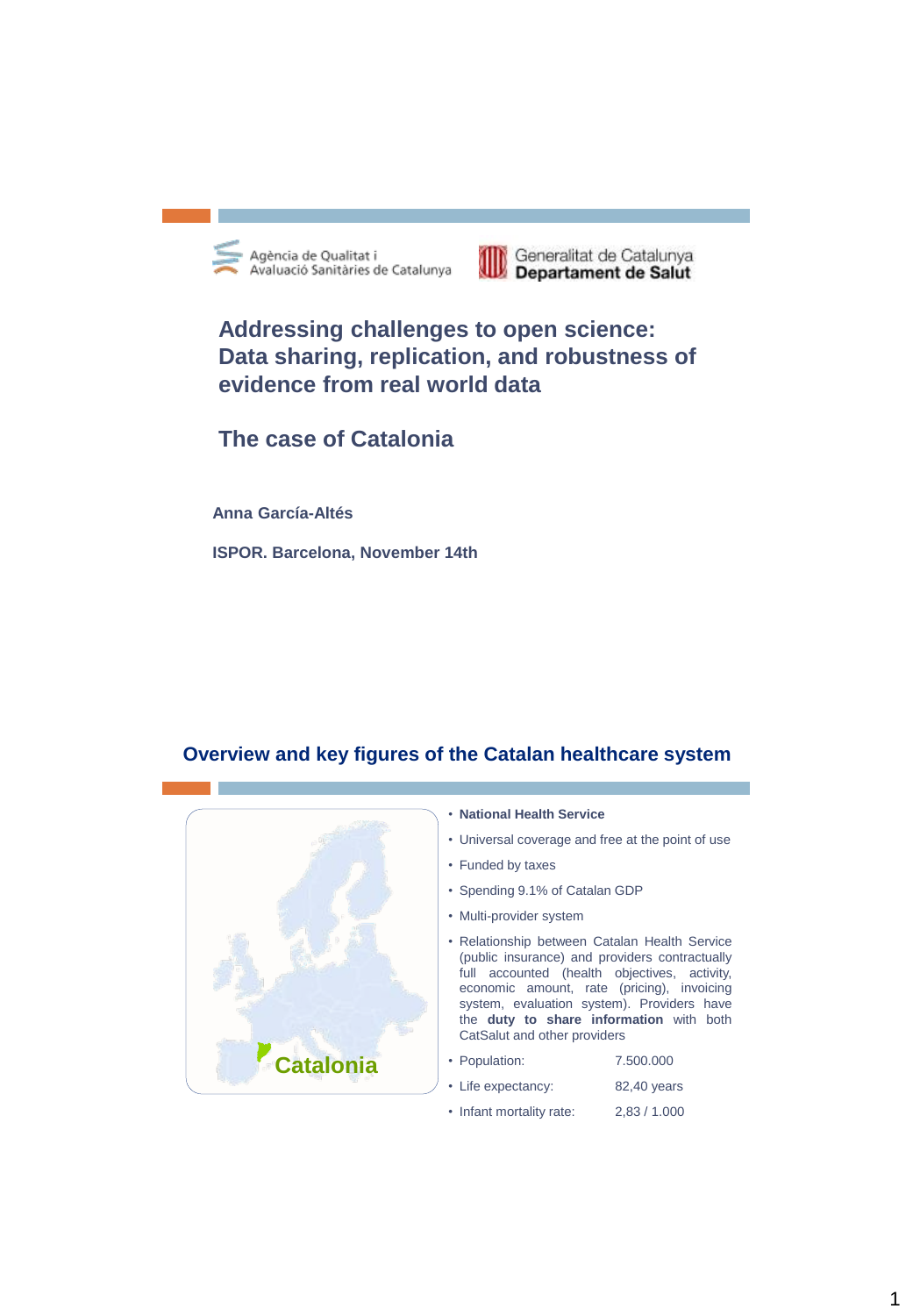### **Overview and key figures of the Catalan healthcare system**

- **46 million** primary care visits per year
- **760.000** hospital discharges per year
- **60 million** electronic health record documents
- **100.000** convalescence discharges per year
- **2.7 million** visits to emergency units
- **140 million** electronic prescriptions per year



#### **How healthcare IT landscape is organized**

- 95% of primary care centers use the same IT system (eCAP)
- Hospital IT systems diversity is much greater
- Since 2005 **Shared Electronic Health Record** (HC3) project. Created to share information between the different IT systems, 100% of primary care centers and hospitals connected to it
- Currently sharing **60 million documents, both structured and semi structured**  data:
	- Diagnosis
	- Clinical Procedures
	- Lab tests
	- Medical image (100% digitalized) and non medical image
	- Drug prescription (100% digitalized)
	- Reports of discharges (mainly PDF documents)
	- Etc.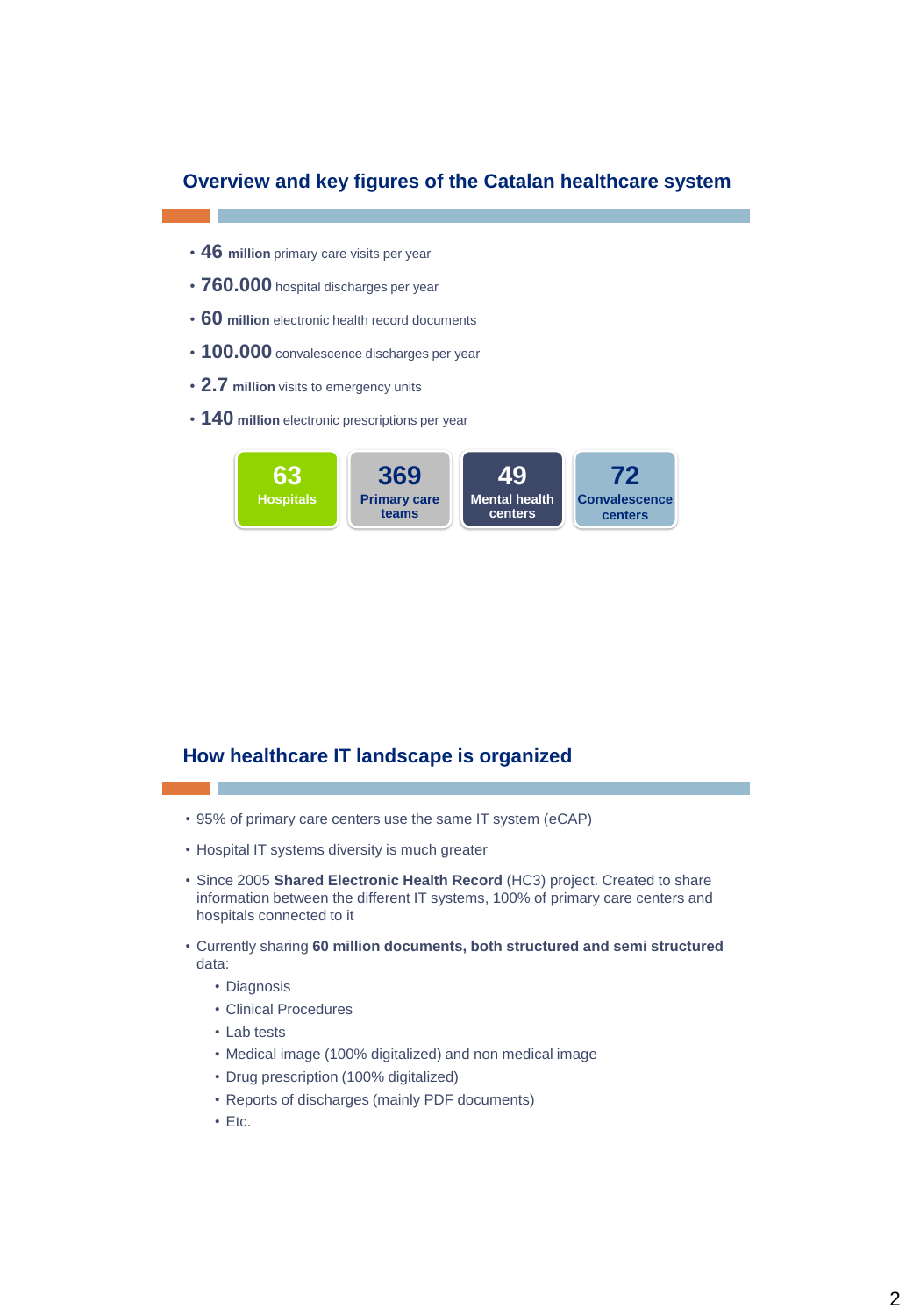# **How healthcare IT landscape is organized**

- Universal healthcare card **with unique personal identifier**, operating since 2002
- It has to be used in **all health contacts**
- This allows us to easily **link** all datasets



# **4 Areas of application of health information**

| <b>Clinical</b><br>practice   | • Improved diagnostic decisions<br>• Better coordination between healthcare levels                                                                                                                                                                |
|-------------------------------|---------------------------------------------------------------------------------------------------------------------------------------------------------------------------------------------------------------------------------------------------|
| <b>Healthcare</b><br>planning | • More capacity for planning and resource allocation<br>• Planning of resources according to the needs of the population<br>• Improved healthcare quality, effectiveness and efficiency<br>• Promoting transparency, accountability and open data |
| Self-care                     | Access to the personal health folder (which includes the<br>$\bullet$<br>medication plan, vaccinations, results of medical tests) promotes<br>self-care and improves quality of life                                                              |
| <b>Research</b>               | • Improved research quality, at lower cost and shorter times<br>• Increased capacity to obtain competitive funds<br>• Acceleration of innovation<br>• Attraction of talent, generation of economic activity and job<br>creation                   |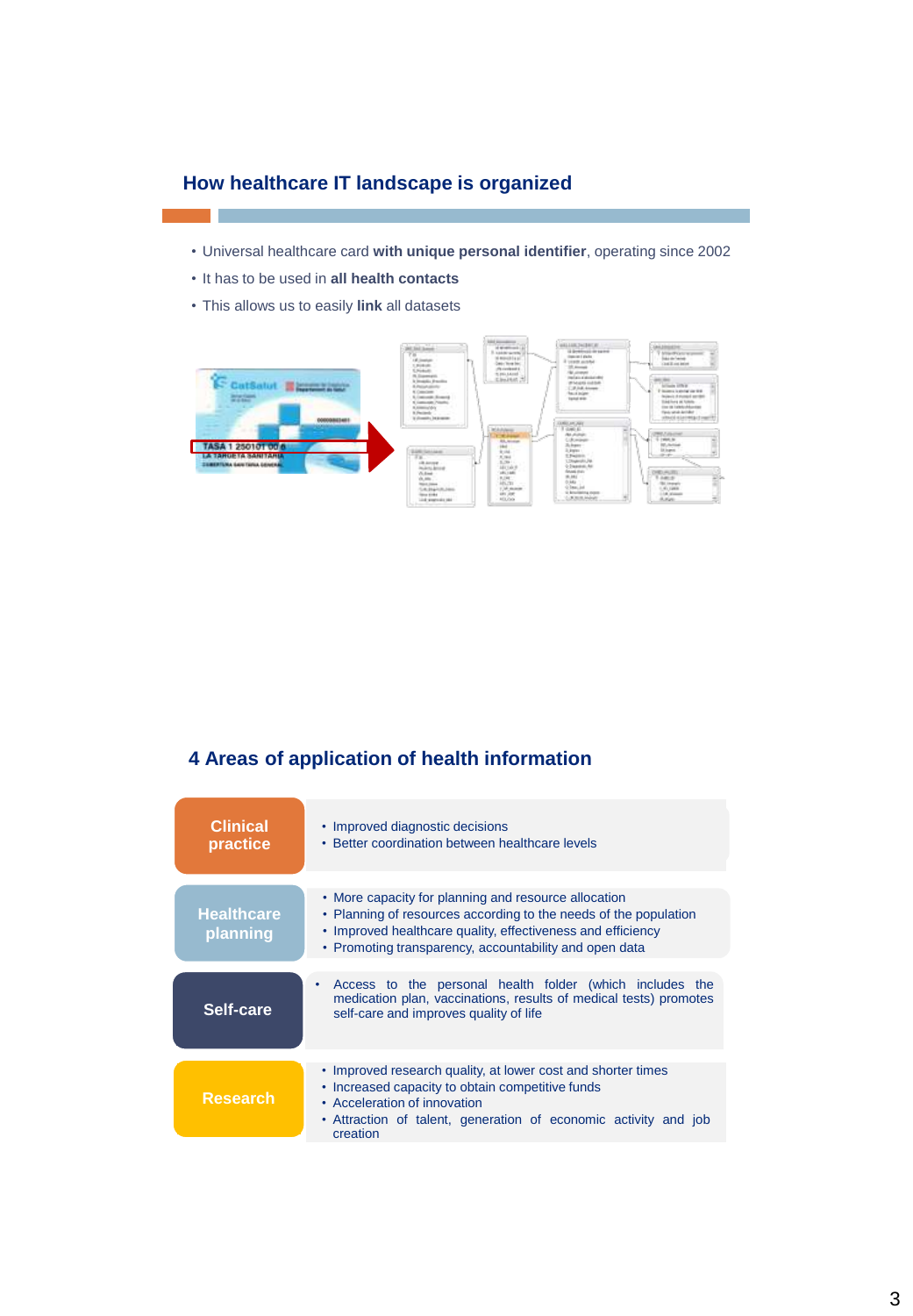#### **Clinical** • Improved diagnostic decisions • Better coordination between healthcare levels **practice** Evaluation of the impact of teledermatology in decreasing the waiting list in the Bages region  $(2009 - 2012)$ .<br>Josep Vidal-Alaball\*, Dolores Alamo-Junquera\*,<br>Silvia López-Aguilá<sup>na</sup> y Anna Garcia-Altés<sup>houta</sup>  $\overline{\mathrm{g}}$ g  $\frac{8}{2}$ g Número de casce g  $\overline{a}$ ŝ ţ  $\alpha$ Ř Þ. Pct 60 Pet 25 Pet 76

**Clinical practice**

- Improved diagnostic decisions
- Better coordination between healthcare levels

#### **What is the impact of anticoagulants consumption in the intracranial hemorrhage hospitalization rate?**

- Currently in Catalonia there are 140,000 people taking anticoagulants
- In the last 7 years has not observed an increase in the intracranial hemorrhage hospitalization rate



- To do this study with traditional methods, it would take around 10 years
- Through the registers and information systems available in Catalonia, and relating and analyzing this information, it is possible to solve this research question in less than a years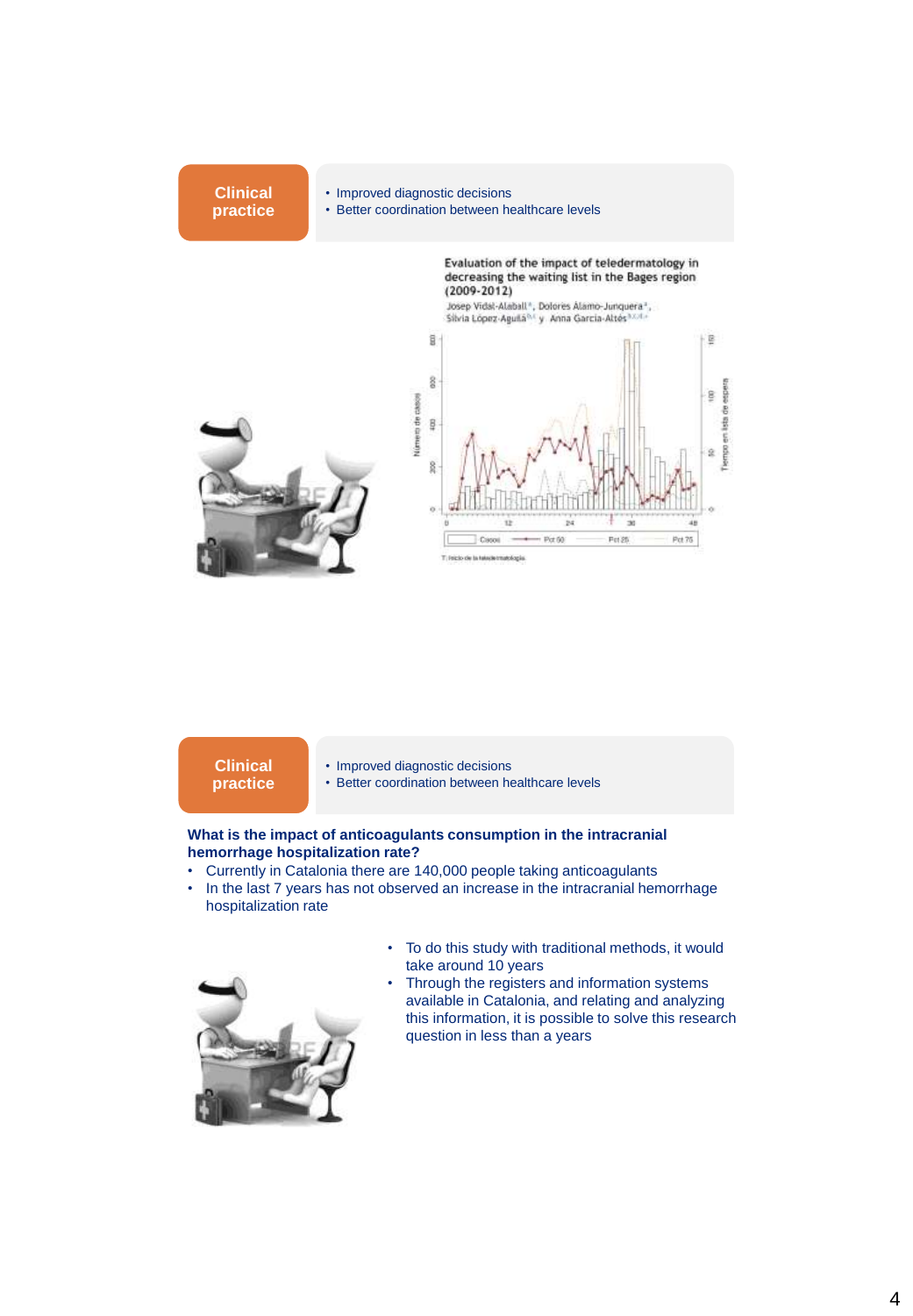## **Healthcare planning**

- More capacity for planning and resource allocation
- Planning of resources according to the needs of the population
- Improved healthcare quality, effectiveness and efficiency
- Promoting transparency, accountability and open data



• More capacity for planning and resource allocation

- Planning of resources according to the needs of the population
- **planning**

**Healthcare**

- 
- Improved healthcare quality, effectiveness and efficiency
- Promoting transparency, accountability and open data

|  |                      | %<br>populati<br>on | <b>Mortality</b><br>rate (per<br>100 | Mean PC<br><b>visits</b> | <b>Emergency</b><br>hospitaliza<br>tions rate<br>(per 100) | <b>Mean</b><br>number of<br>drugs<br>used |
|--|----------------------|---------------------|--------------------------------------|--------------------------|------------------------------------------------------------|-------------------------------------------|
|  | 5                    | 5%                  | 12,3                                 | 22,8                     | 59,7                                                       | 13,4                                      |
|  | $\frac{1}{6}$<br>15% | 15%                 | 1,1                                  | 12,8                     | 6,7                                                        | 8,0                                       |
|  | 30%                  | 30%                 | 0,1                                  | 6,7                      | 2,4                                                        | 3,6                                       |
|  | 50%                  | 50%                 | 0,1                                  | 1,8                      | 0,5                                                        | 0,9                                       |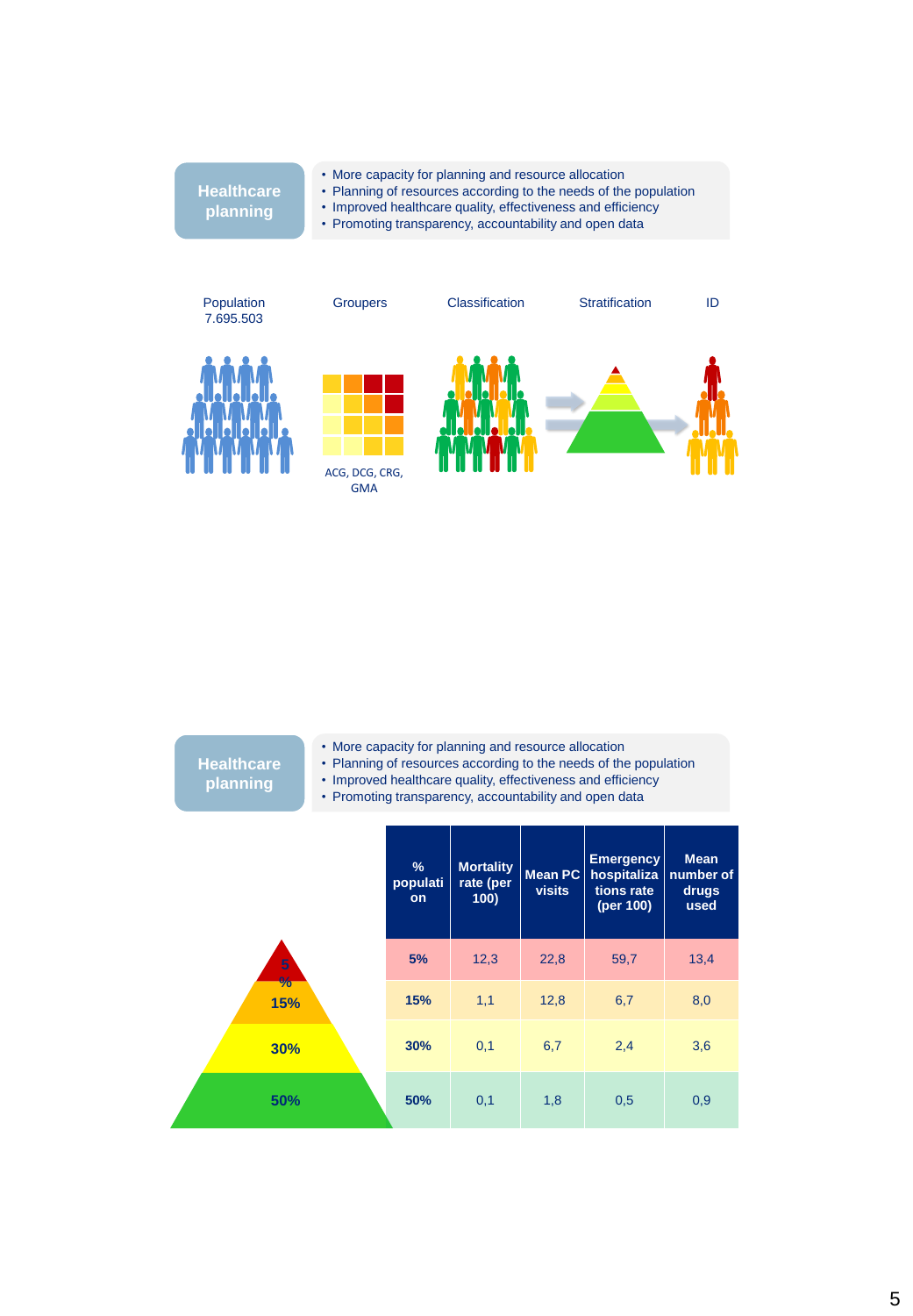

- More capacity for planning and resource allocation
- **Elealthcare** Planning of resources according to the needs of the population
	- Improved healthcare quality, effectiveness and efficiency
- **pramming**<br>• Promoting transparency, accountability and open data







mental health care, public health, territory, emergencies, advanced health training

60 outcomes indicators per topic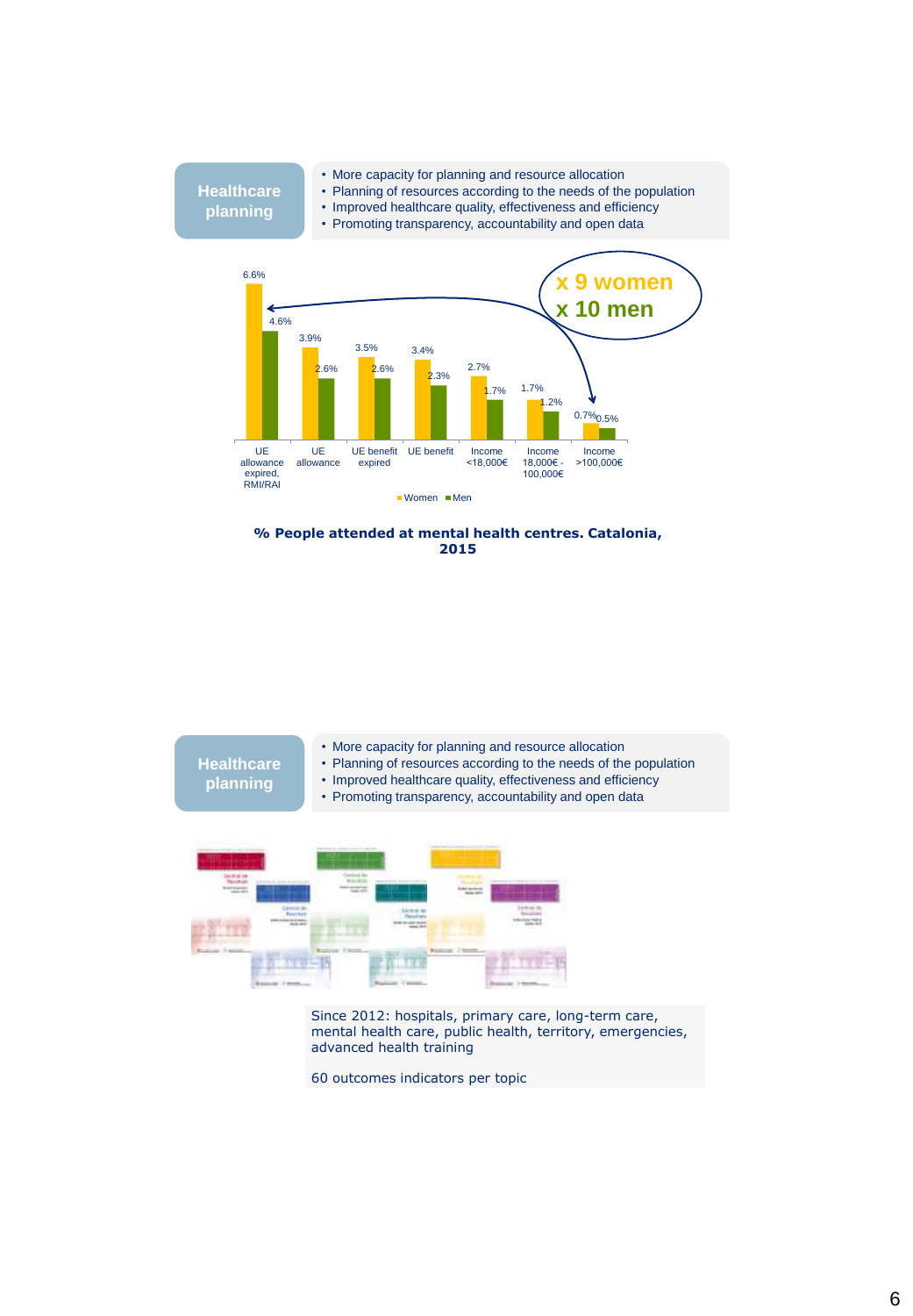#### **Healthcare planning**

- More capacity for planning and resource allocation
- Planning of resources according to the needs of the population
- Improved healthcare quality, effectiveness and efficiency
- Promoting transparency, accountability and open data

| <b>Niveli</b><br>hospital                                                                                                               | <b>Unital Proveidora</b>                 |                      | urgenta (%) | 医蛋白    | aries (N)         | 릺                                                                                                                                                                                                                                                                                                           | maturizat (N)<br>crea arrê av | en minus)                                                           | n de 12<br>en and infart<br><b>ECG band</b><br>Ĭ                                | edaru en mir<br><b>Wintney periods</b>                                                  |
|-----------------------------------------------------------------------------------------------------------------------------------------|------------------------------------------|----------------------|-------------|--------|-------------------|-------------------------------------------------------------------------------------------------------------------------------------------------------------------------------------------------------------------------------------------------------------------------------------------------------------|-------------------------------|---------------------------------------------------------------------|---------------------------------------------------------------------------------|-----------------------------------------------------------------------------------------|
|                                                                                                                                         | Hospital Universitari de Bellvitge       |                      | 54.2        | 18.0   |                   | 支店                                                                                                                                                                                                                                                                                                          |                               | 24                                                                  | 55.7                                                                            | 51(41-80)                                                                               |
|                                                                                                                                         | H. U. German: Triat I Pujol de Badalona  |                      | 63.2        |        |                   | Deanonymized indicators for all                                                                                                                                                                                                                                                                             |                               |                                                                     | 75.7                                                                            | 37(32-60)                                                                               |
|                                                                                                                                         | Hospital Clinic                          |                      | 55.8        |        | public providers  |                                                                                                                                                                                                                                                                                                             |                               |                                                                     | 72.7                                                                            | 40(51-50)                                                                               |
|                                                                                                                                         | Hospital de la Santa Cresci Sant Paul    |                      | 74.5        |        |                   |                                                                                                                                                                                                                                                                                                             |                               |                                                                     | 62.2                                                                            | 36(30-45)                                                                               |
|                                                                                                                                         | Hospital Universitari Vali d'Hebron      |                      | 67.2        | 14.5   | 27.1              | 11.6                                                                                                                                                                                                                                                                                                        | 6,78                          | 27                                                                  | 58.6                                                                            | 66(31-75)                                                                               |
|                                                                                                                                         | Hospital U. Arnau de Vilanova de Cirida  |                      | 74,5        | 16.9   | 20.1              | 11.1                                                                                                                                                                                                                                                                                                        | 1.70                          | 22                                                                  | 59.6                                                                            | $57(41 - 63)$                                                                           |
|                                                                                                                                         | Hospital Univ. Joan XXIII de Tarragona.  |                      | 71,9        | 13.2   | 26.6              | 17,0                                                                                                                                                                                                                                                                                                        | 4,22                          | 31                                                                  | 59.0                                                                            | 55(46-73)                                                                               |
|                                                                                                                                         | Hospital U Doctor Josep Truets de Girona |                      | 70,1        | 17.1   | 22.4              | 15.1                                                                                                                                                                                                                                                                                                        | 5,81                          | 15                                                                  | 56.3                                                                            | 50(39-69)                                                                               |
|                                                                                                                                         | Hospital Multua de Terrassa              |                      | 61.9        | 6.6    | 21.8              | 15.0                                                                                                                                                                                                                                                                                                        | 0.94                          | 20                                                                  | 67.0                                                                            | 83023-525                                                                               |
|                                                                                                                                         | Hospital de Sabadell                     |                      | 69.7        | 12.9   | 19.7              |                                                                                                                                                                                                                                                                                                             |                               |                                                                     | Постатов александы он глава, алексика на 20 июл                                 |                                                                                         |
| Hospital del Mar (Parc Salut Mar)                                                                                                       |                                          |                      | 63.9        | 10.7   | 22.8              | A setada                                                                                                                                                                                                                                                                                                    |                               |                                                                     |                                                                                 |                                                                                         |
| Hospital Universitari Sagni<br>Indicators adjusted by<br>Hospital General de Catali<br>age, sex and risk<br>Hospital Verge de la Cirità |                                          |                      |             |        | 38.3<br>30.0      | Developmi programs dal company diferenti tessi comprende (6.1 de parente ma-<br>yers the EA anchi and investment pressual its reserga de matur and it also studdly superior<br>a 30 day value, allo contactor totals d.W. As parantici idagos de 24 sites ante providinant<br>presion de chocias de rojnal. |                               |                                                                     |                                                                                 |                                                                                         |
|                                                                                                                                         | Centre Hospitalari (Althala)             |                      | 75,5        | 15.5   | 17.8              |                                                                                                                                                                                                                                                                                                             | <b>Postuda da casce</b>       | have Automotive as an enga<br>all stable, and look of Philip Scraph |                                                                                 |                                                                                         |
|                                                                                                                                         | Hospital Doc de Maig (Barcelona)         |                      | 62.6        | 3.3    |                   |                                                                                                                                                                                                                                                                                                             |                               |                                                                     | Common Degitation of AT year and complete active                                |                                                                                         |
|                                                                                                                                         | Hospital de Terrassa                     |                      | 72.1        | 5.8    | 14.4              |                                                                                                                                                                                                                                                                                                             |                               |                                                                     | (1982) 6AL Direct de Castrio de Nogramos d'Industrio, Leven 1,4 più de la fabil | Gregory de les stades, vegetive des congest waren bates de stades dels vegetats d'agent |
|                                                                                                                                         | Mospital General de Vic                  | Expert committee     |             |        | 10.5              |                                                                                                                                                                                                                                                                                                             |                               |                                                                     |                                                                                 |                                                                                         |
|                                                                                                                                         | Hospital General de Granoller            |                      |             |        | 12.4              | 7.8                                                                                                                                                                                                                                                                                                         | 1.33                          |                                                                     |                                                                                 | 48(92-68)                                                                               |
|                                                                                                                                         | Fundació Hospital Residencia             | Scientific societies |             |        | 10.3 <sub>1</sub> | 6.5                                                                                                                                                                                                                                                                                                         | 0,00                          |                                                                     |                                                                                 | 55(54-64)                                                                               |
|                                                                                                                                         | Mospital Universitati Sant Joer          | Professionals        |             |        | 10.2              | 15.6                                                                                                                                                                                                                                                                                                        | 1.24                          |                                                                     |                                                                                 |                                                                                         |
|                                                                                                                                         | Hospital d'Igualada del CSA              |                      | F.C.M.      | 410.00 | 16.8              | 9.9                                                                                                                                                                                                                                                                                                         | 0.21                          |                                                                     |                                                                                 | 60(43-60)                                                                               |
|                                                                                                                                         | <b>Hospital</b> da Matero                |                      | 77,5        | 10.7   | 21,2              | 11,0                                                                                                                                                                                                                                                                                                        | 0,49                          |                                                                     |                                                                                 | $50(39 - 58)$                                                                           |
|                                                                                                                                         | CSI H. de l'Hospitalet-H. Moisès Broggi  |                      | 73.2        | 14.0   | 16:4              | 6.9                                                                                                                                                                                                                                                                                                         | 0.18                          |                                                                     |                                                                                 | 69(46-92)                                                                               |

**Healthcare planning**

- More capacity for planning and resource allocation
- Planning of resources according to the needs of the population
- Improved healthcare quality, effectiveness and efficiency
- Promoting transparency, accountability and open data





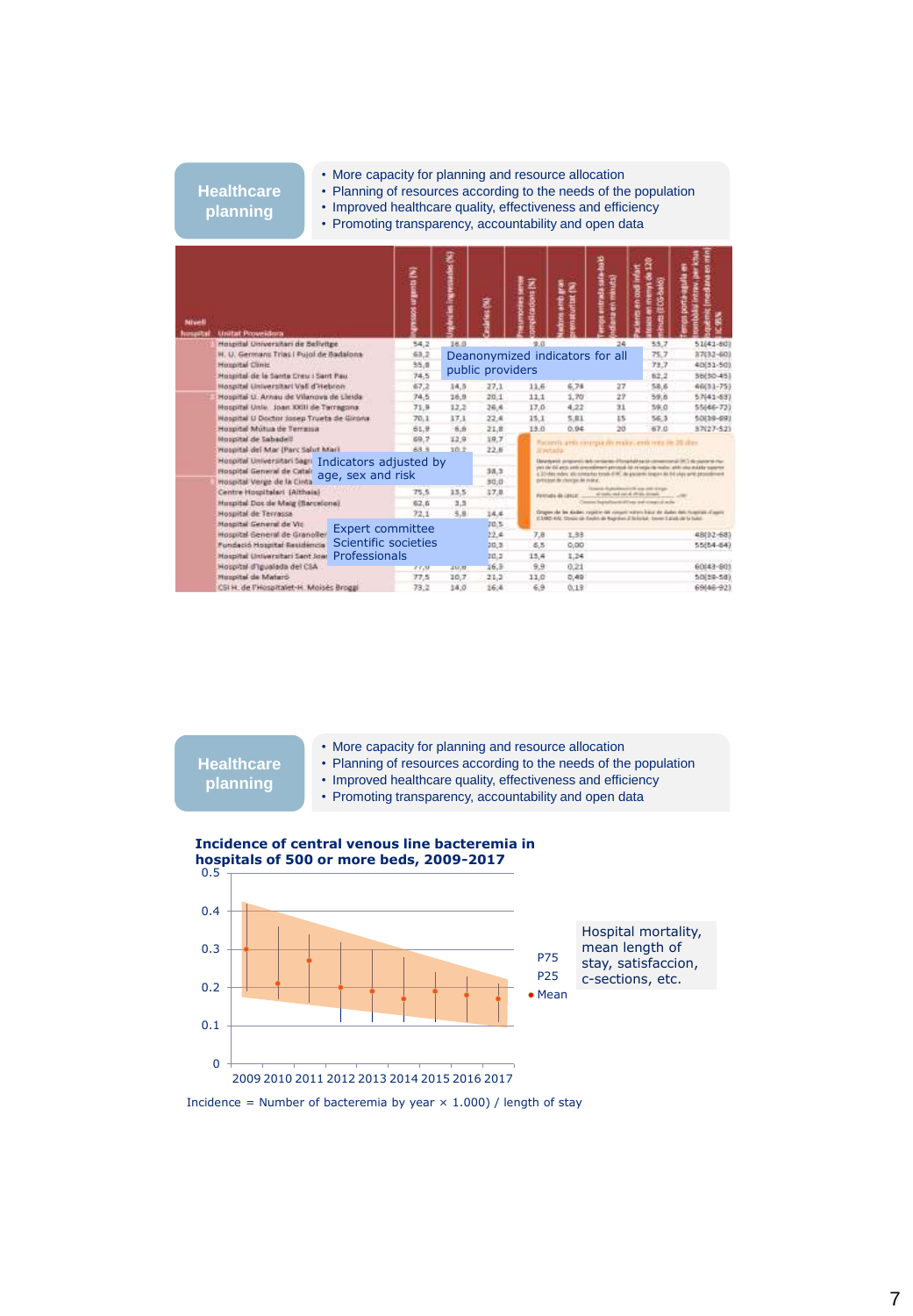## **Healthcare planning**

- More capacity for planning and resource allocation
- Planning of resources according to the needs of the population
- Improved healthcare quality, effectiveness and efficiency
- Promoting transparency, accountability and open data

#### **Evaluation of the concentration of digestive oncology surgery**

Background:

- Variability of results observed in a audit of rectal cancer of the period 2005-2007
- Monitoring of intrahospital mortality of complex surgical procedures in cancer from 2005 to 2012
- Dispersion of the activity
- Evidence about the relationship between volume and results

Intervention:

- Centralization of complex procedures in an orderly manner
- Identification of esophageal, pancreatic, liver and rectal metastases (among others) as areas of high specialization, following the criteria of volume of cases and procedures that require a high level of expertise
- The 21/2012 instruction of CatSalut came into effect in January 2012

**Healthcare planning**

- More capacity for planning and resource allocation
- Planning of resources according to the needs of the population
- Improved healthcare quality, effectiveness and efficiency
- Promoting transparency, accountability and open data

#### **30-day mortality rate**

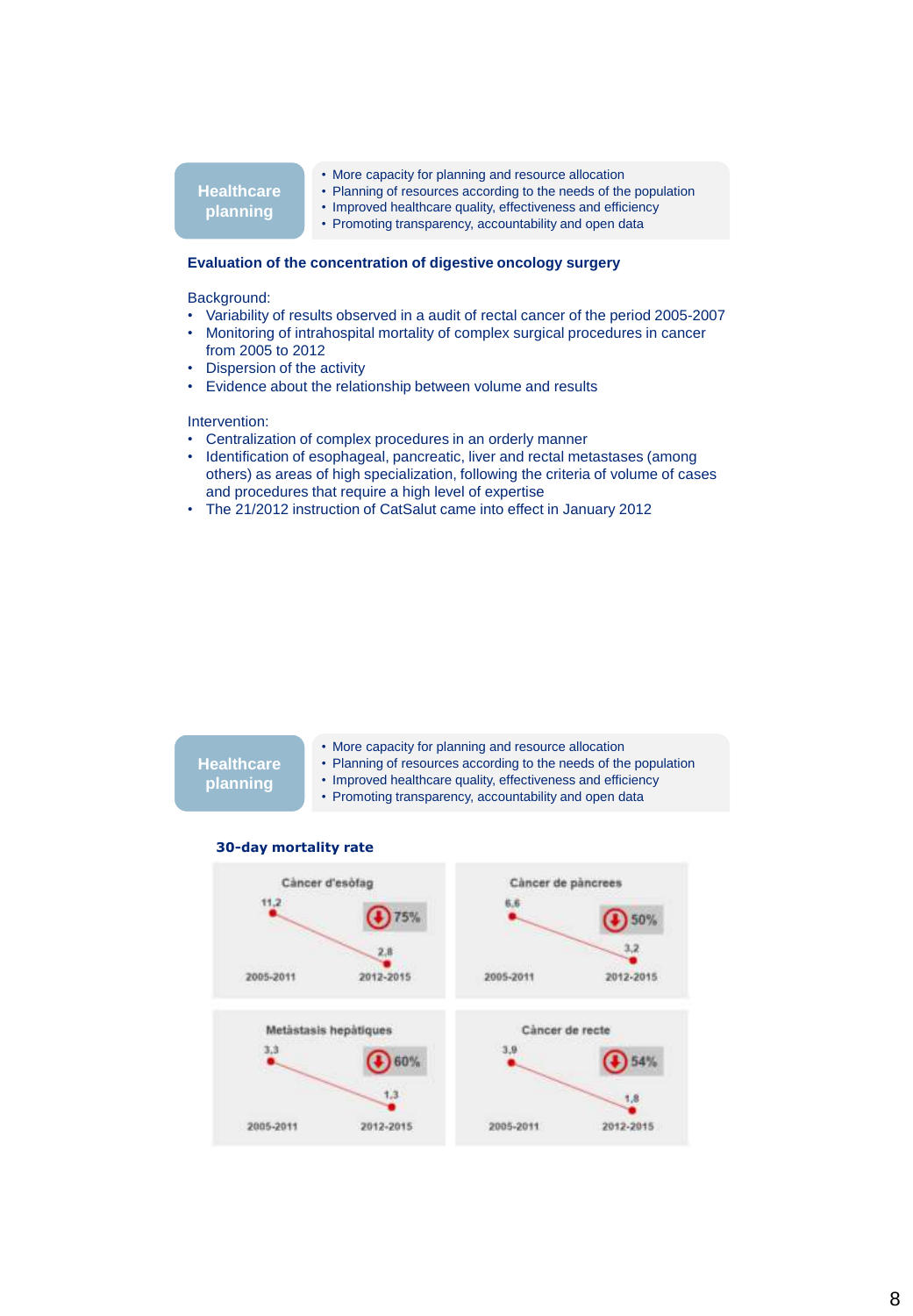• Access to the personal health folder (which includes the **Self-care** medication plan, vaccinations, results of medical tests) promotes **Self-care** self-care and improves quality of life





• Access to the personal health folder (which includes the **Self-care** medication plan, vaccinations, results of medical tests) promotes **Self-care** self-care and improves quality of life

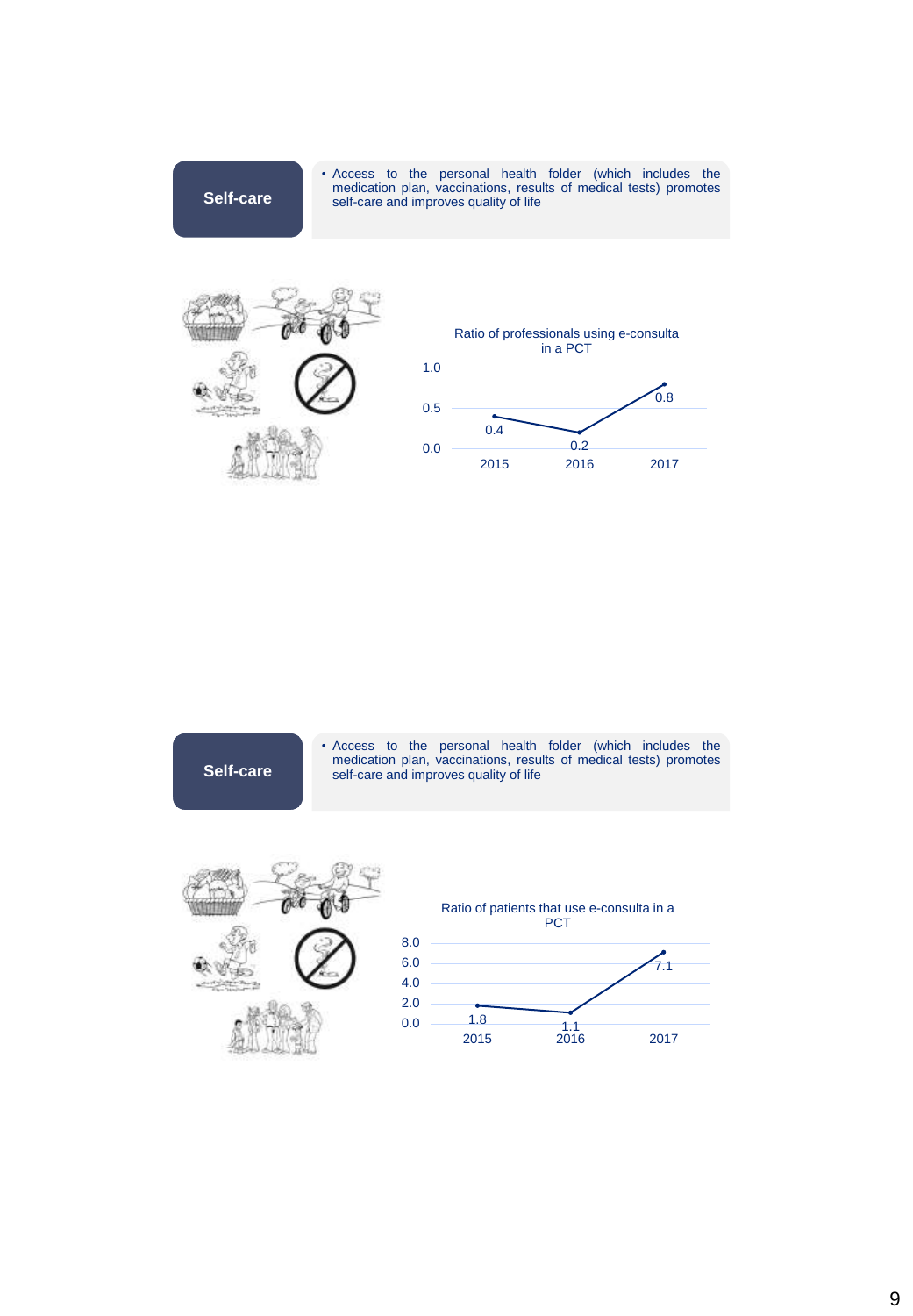• Improved research quality, at lower cost and shorter times

#### • Increased capacity to obtain competitive funds

- Acceleration of innovation
	- Attraction of talent, generation of economic activity and job creation

#### **Exposure to medicines among patients admitted for hip fracture and the casefatality rate at 1 year. A longitudinal study**

Ear J Clin Pharmacal, 2012 Nov (89/11) 1925-01, mix, 10 1007 (40223-012-1273-), Epile 2012 Apr 11.

#### Exposure to medicines among patients admitted for hip fracture and the case-fatality rate at 1 year: a longitudinal study.

Agast A<sup>1</sup>, Pages E. Curart A. Battank E. Vidal X, Teledor J, Tomás J, Villar MM, Laporte JR,

a Author information

**Research**

#### Abstract

PURPOSE: To describe the demographic and clinical characteristics and the pre-fracture exposure to medicines of patients admitted for a hip fracture, and to explore their association with fatal outcome 1 year after the fracture

METHODS: All patients a 65 years old admitted for a hip fracture in a tertary hospital in Barcelona between January 1 and December 31 2007 were included. Data on the patients' clinical characteristics before and during hospital admission and on pre-fracture exposures to medicines we collected from the clinical records. One-year mortality was checked by approaching the patients and their families and was cross-checked with the national mortality statistics database. A Cox proportional hazards analysis was carried out.

RESULTS: Four hundred and fifty-six patients [mean age (SD) (2.9 (7.2) years, 73.5% female], were admitted with hip fracture during the study period. Almost 80 % of the patients (363, 79.6 %) had three or more associated conditions, and 41.7 % received pre-fracture treatment with five or more drugs. The case-fatality rate during hospital admission was 4.6 % (21 patients). One hundred and seven patients died within 1 year (23.5 %). Advanced age, male gender, two or more associated chronic conditions, cancer, severe cognitive impairment, and treatment with opintes before fracture were significantly associated with the risk of duing. An inverse association was recorded between mortality and pre-hospital exposure to medicines for osteoparasis

CONCLUSIONS: One-quarter of patients admitted for hip fracture died within 1 year after the fracture. Exposure to opiates before hip fracture was associated with an increased 1-year death rate, whereas treatment with drugs for osteoponisis was associated with a decrease in death rate. These results should be confirmed in studies with detailed prospective collection of information on exposure to medicines.

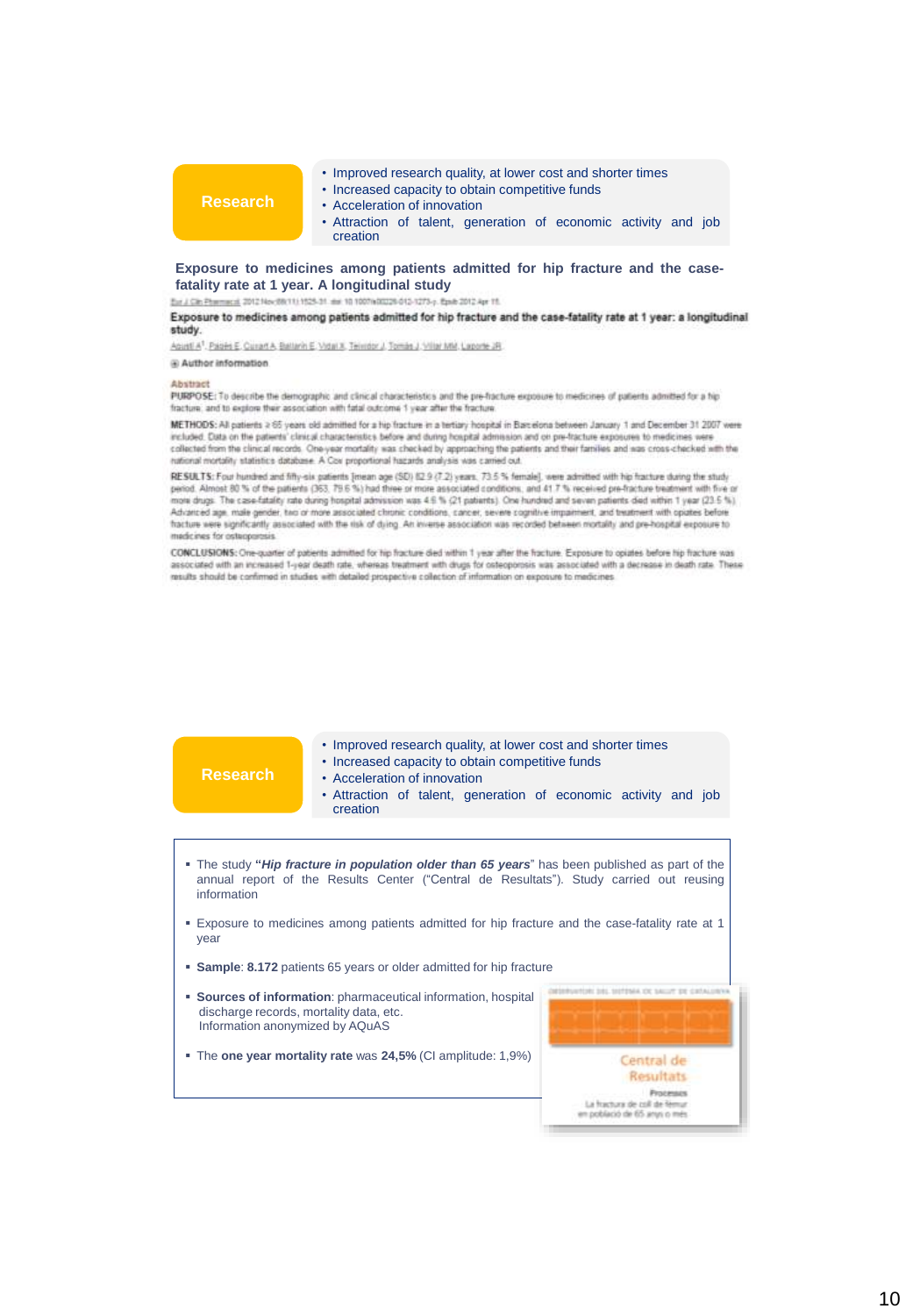| <b>Research</b>                       | • Improved research quality, at lower cost and shorter times<br>• Increased capacity to obtain competitive funds<br>• Acceleration of innovation<br>Attraction of talent, generation of<br>לו<br>creation                                                                                                                                                                        |
|---------------------------------------|----------------------------------------------------------------------------------------------------------------------------------------------------------------------------------------------------------------------------------------------------------------------------------------------------------------------------------------------------------------------------------|
|                                       | Central de<br>Eur J (Ste. Pharmac p), 2012 Nov 68(11) (1525-31, and 10:10070400226-012-1273-y, Epoly 2012 Apr 16<br>Resultats<br>Exposure to medicines among patients admitted for hip fracture and th<br>adinal<br>study.<br>schara de coli de Nema<br>en població de 65 anys o mé<br>Aquel A". Pages E. Cusart A. Batarin E. Vidal X. Teoldor J. Tomás J. Villar NM, Lasony JR |
| <b>Information</b><br>access          | . From electronic health record with<br>Anonymized information coming from<br>patients' informed consent. Difficult to<br>administrative registers. Principle of<br>proportionality of information is<br>ensure the principle of proportionality<br>of the information<br>ensured                                                                                                |
| Sample size                           | ■ 456 patients<br>8.172 patients                                                                                                                                                                                                                                                                                                                                                 |
| <b>Mortality rate</b>                 | ■ 24.6% with a confidence interval<br>• 24.5% with a confidence interval<br>20,6% to 28,6% (CI amplitude: <b>7,9%)</b><br>23,6% to 25,5% (CI amplitude: <b>1,9%)</b>                                                                                                                                                                                                             |
| <b>Time to carry</b><br>out the study | • More than 2 years<br>· Few weeks/ months                                                                                                                                                                                                                                                                                                                                       |
| Time to<br>replicate the<br>study     | • Repeat the study from the beginning                                                                                                                                                                                                                                                                                                                                            |



- AQuAS: Institutional leadership, overall strategy
- Public healthcare centers, public universities, CERCA centers
- Code of ethics (respect to people, justice, efficiency, transparency, responsible research)
- Management of data security and legal issues